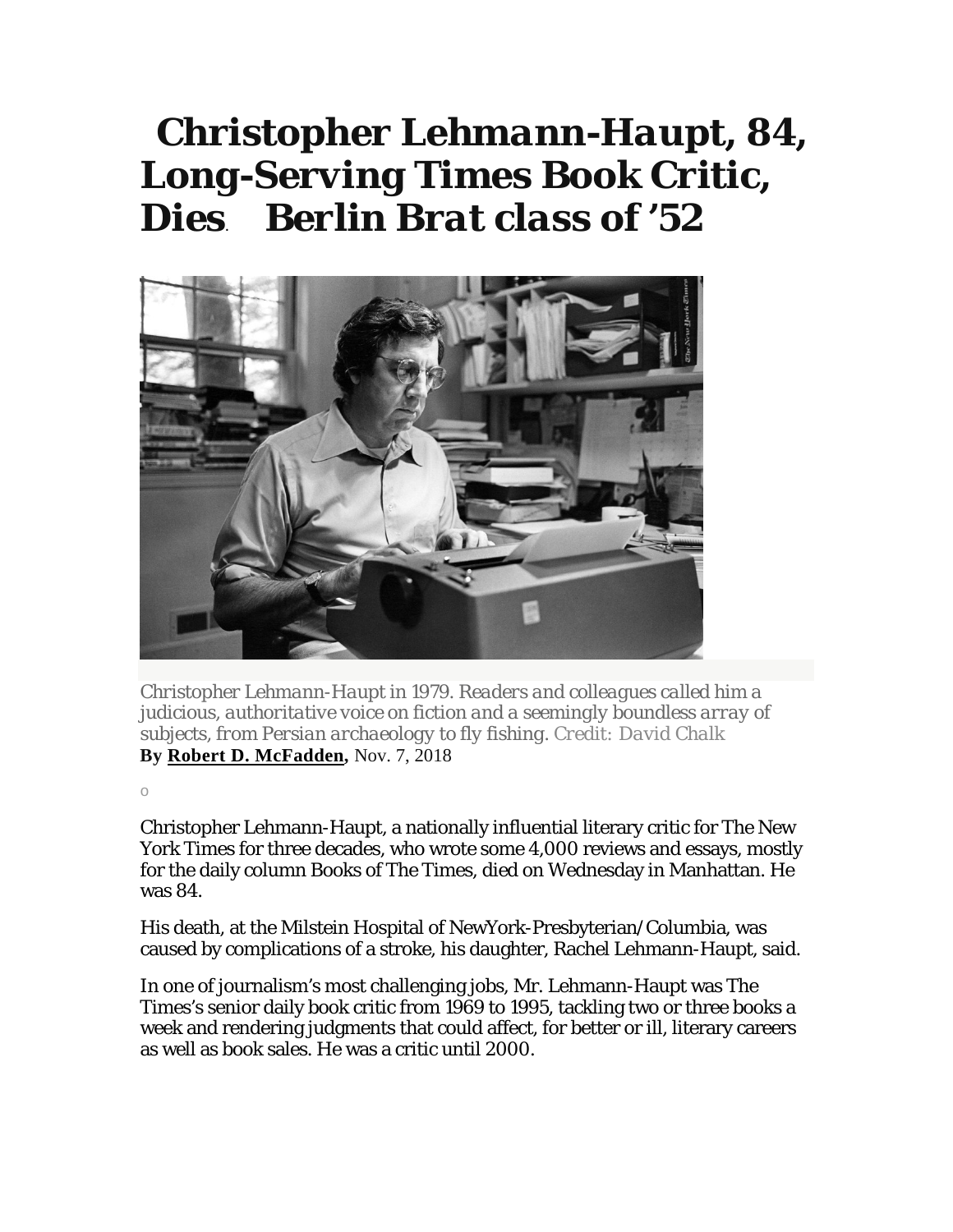Readers and colleagues called him a judicious, authoritative voice on fiction and a seemingly boundless array of history, biography, current events and other topics, with forays into Persian archaeology and fly fishing.

Late in his nearly half-century career with The Times, Mr. Lehmann-Haupt began writing the obituaries of leading authors, editors and publishers, an assignment he relished as an opportunity to explore the lives of literati, not just their books. And it afforded him an unusual personal pleasure — to see his byline on the front page, the one and only time, after 49 years with The Times.

Mr. Lehmann-Haupt's reviews, which invariably appeared in the paper's culture section, were a mark of distinction for any author, even when the critic's assessments were negative.

He also wrote Critic's Notebook and Literary Notebook essays for the paper and articles for The New York Times Magazine, The New Yorker and many other publications. Over the years he corresponded with Maya Angelou, Anthony Burgess, John Cheever, E. L. Doctorow, John Kenneth Galbraith, Robert Gottlieb, Norman Mailer, Bernard Malamud, Joyce Carol Oates, John Steinbeck and John Updike.



*Mr. Lehmann-Haupt, center, at a New York Times Book Review gathering in about 1967. With him were Walter Clemons, left, who went on to become Newsweek's senior book reviewer, and Lewis Nichols, a former chief drama critic for The Times who wrote a column for the book section called In and Out of Books. Creditvia Christopher Lehmann-Haupt*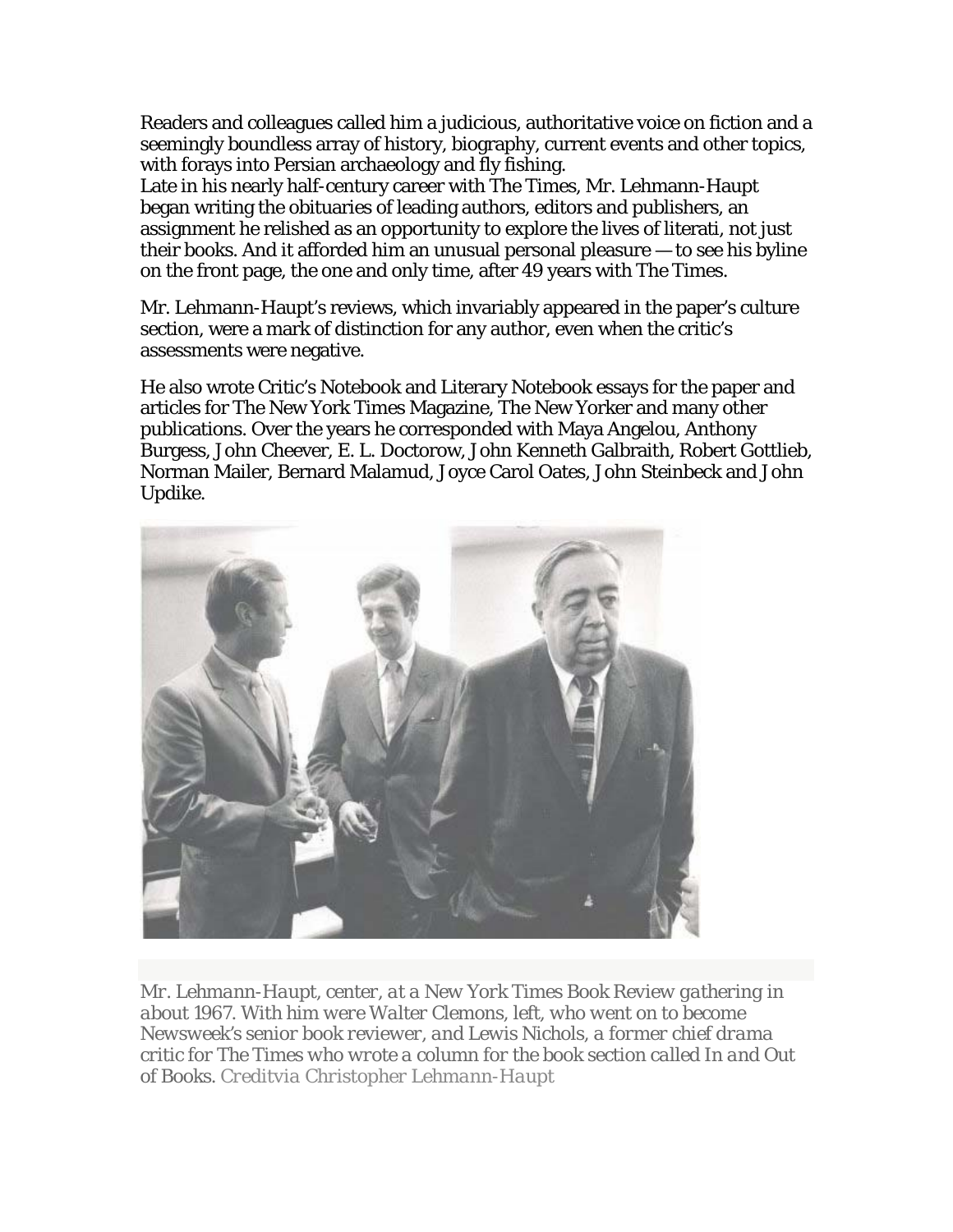More than a few of his reviews were devoted to books on fly fishing, for which he had a deep affection. On "The Habit of Rivers: Reflections on Trout Streams and Fly Fishing" (1994), by Ted Leeson, he wrote: "The wonder of these dozen pieces is that they offer a lesson in the art of living. Or, more exactly, in the art of getting outside yourself, which is essential to sane living."

Mr. Lehmann-Haupt was The Times's chief obituary writer from 2000 to 2006, and then a freelance obituarist until his retirement in 2014. His subjects included Mr. Updike, Elizabeth Hardwick, William Styron and Peter Matthiessen. Several of his obituaries written in advance have yet to be published.

The Matthiessen obituary, published on April 5, 2014, conveyed insights that spoke of firsthand knowledge of his subject, and it brought Mr. Lehmann-Haupt his first Page 1 byline.

"A rugged, weather-beaten figure who was reared and educated in privilege — an advantage that left him uneasy," Mr. Lehmann-Haupt wrote, "Mr. Matthiessen was a man of many parts: littérateur, journalist, environmentalist, explorer, Zen Buddhist, professional fisherman and, in the early 1950s, undercover agent for the Central Intelligence Agency in Paris."

Mr. Lehmann-Haupt was himself a favorably reviewed author. His first novel,  $\underline{A}$ Crooked Man" (1995) focused on a United States senator who pushes legislation to decriminalize recreational drugs. His second, "The Mad Cook of Pymatuning" (2005), was a sinister take on a 1950s boys' summer camp gone chillingly awry, with undertones of "Lord of the Flies," William Golding's 1954 novel about British boys stranded on an island and their disastrous attempts to govern themselves.

His memoir, "Me and DiMaggio: A Baseball Fan Goes in Search of His Gods" (1986), recalled his childhood love of Yankee baseball games on the radio. "Mel Allen's bronze gong of a voice would ring in the darkness around me with a description of a game being played hundreds of miles away," he wrote. "And at the border of sleep and dreaming, I would discover again, as if it were a coin in tall grass, the hope that my team might win tomorrow."

In a review in The Times, Donald Hall, the poet and critic, wrote: "At last count, Christopher Lehmann-Haupt had written four million two hundred and twenty four thousand four hundred and seven book reviews for this newspaper. He had not himself committed a book. Maybe he should quit while he is ahead, for 'Me and DiMaggio' is another excellent hymn to the joys of baseball."

Christopher Charles Herbert Lehmann-Haupt was born in Edinburgh on June 14, 1934, the eldest of three sons of Hellmut and Letitia (Grierson) Lehmann-Haupt, who lived in New York City. Christopher was born on a visit to Scotland by his parents. He and his brothers, Carl and Alexander, were half siblings of John and Roxana Lehmann-Haupt, the children of their father's marriage to Rosemarie Mueller in 1948.

Hellmut Lehmann-Haupt was a German-born bibliographer, the author of 200 books, including "Art Under a Dictatorship," who joined the Allied Armies'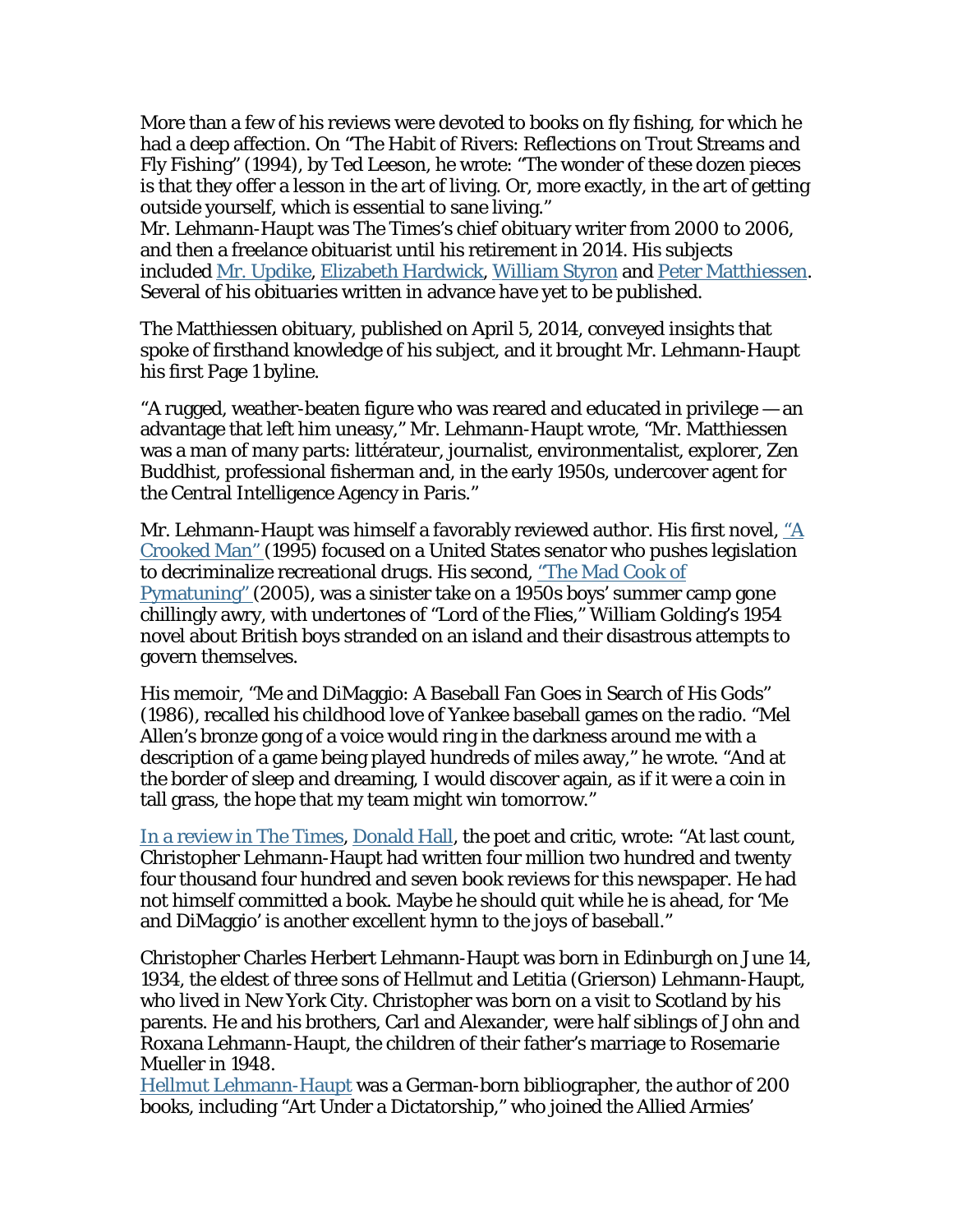Monuments, Fine Arts and Archives section and returned to Berlin in 1946 to help rejuvenate a cultural life all but destroyed by the Nazis. The 2014 George Clooney film "The Monuments Men" was loosely based on the exploits of the section's operatives, who rescued troves of historic cultural treasures stolen and hidden by the Nazis during World War II.



*Mr. Lehmann-Haupt in an undated photo. After writing more than 4,000 book reviews and essays, he had his first front-page byline in 2014 with his obituary of the writer Peter Matthiessen. Creditvia Christopher Lehmann-Haupt*

Christopher attended the Ethical Culture and Fieldston Schools in New York, the Putney School in Vermont and Swarthmore College in Pennsylvania, where he earned a bachelor of arts degree in 1956. At the Yale University School of Drama, he received a master of fine arts degree in theater and dramatic criticism in 1959.

After Army service, he taught high school biology and math in 1960 in Middletown, N.Y. But, intending a career in publishing, he moved to New York and in the early 1960s was an editor successively at A. S. Barnes; Holt, Rinehart & Winston; and Dial Press.

In 1965 he married Natalie Robins, a poet and nonfiction author. She survives him. In addition to her and his daughter, Rachel, he is survived by a son, Noah; a grandson; his brother Carl; a half sister, Roxana Lehmann-Haupt; and his half brother, John. (His brother Alexander died in 2001.)